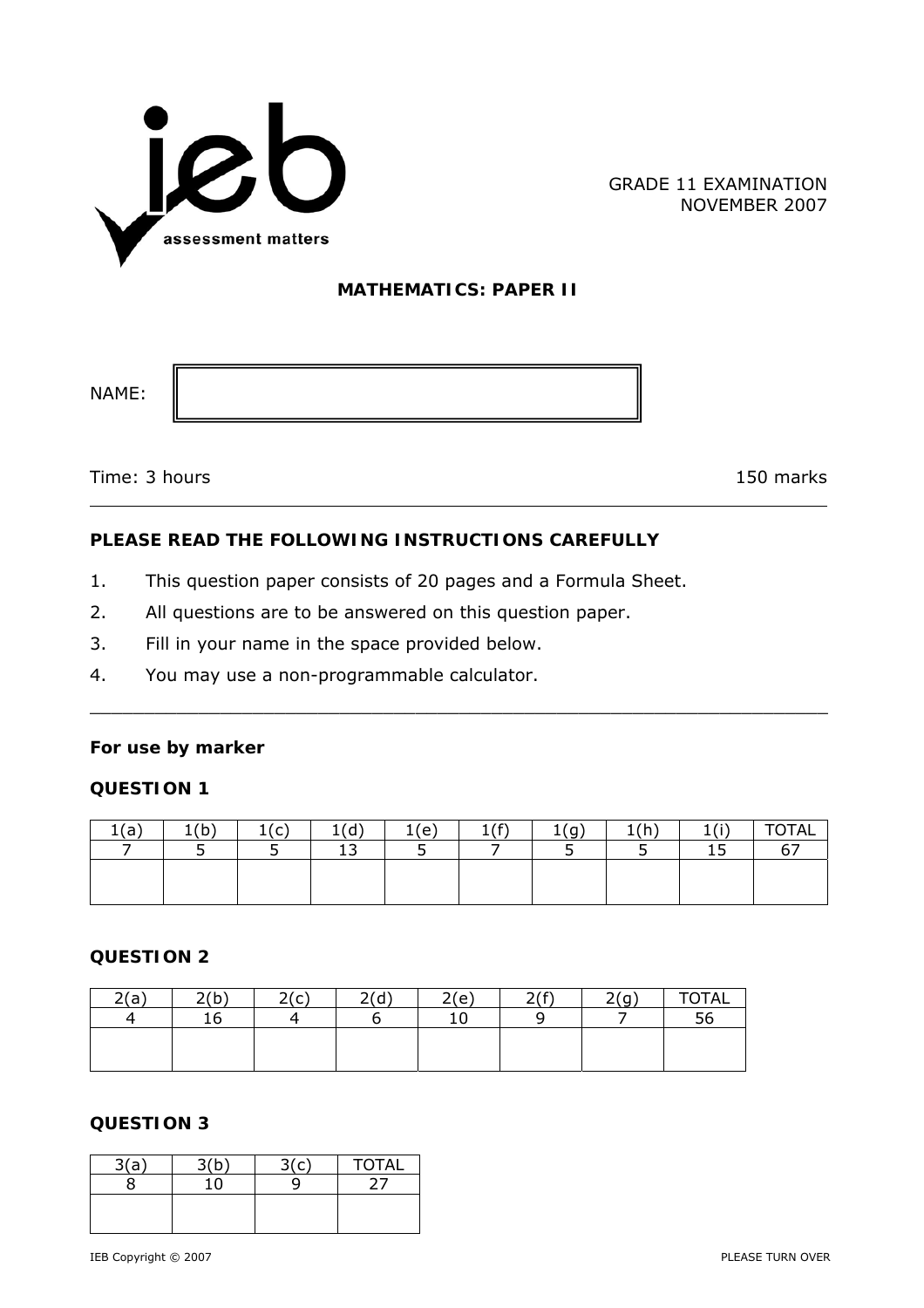#### **QUESTION 1**

(a) In the diagram below, CD is the perpendicular bisector of AB.





- 2. Determine the gradient of CD. (3)
- 3. Determine the equation of CD in the form  $y = mx + c$ . (2)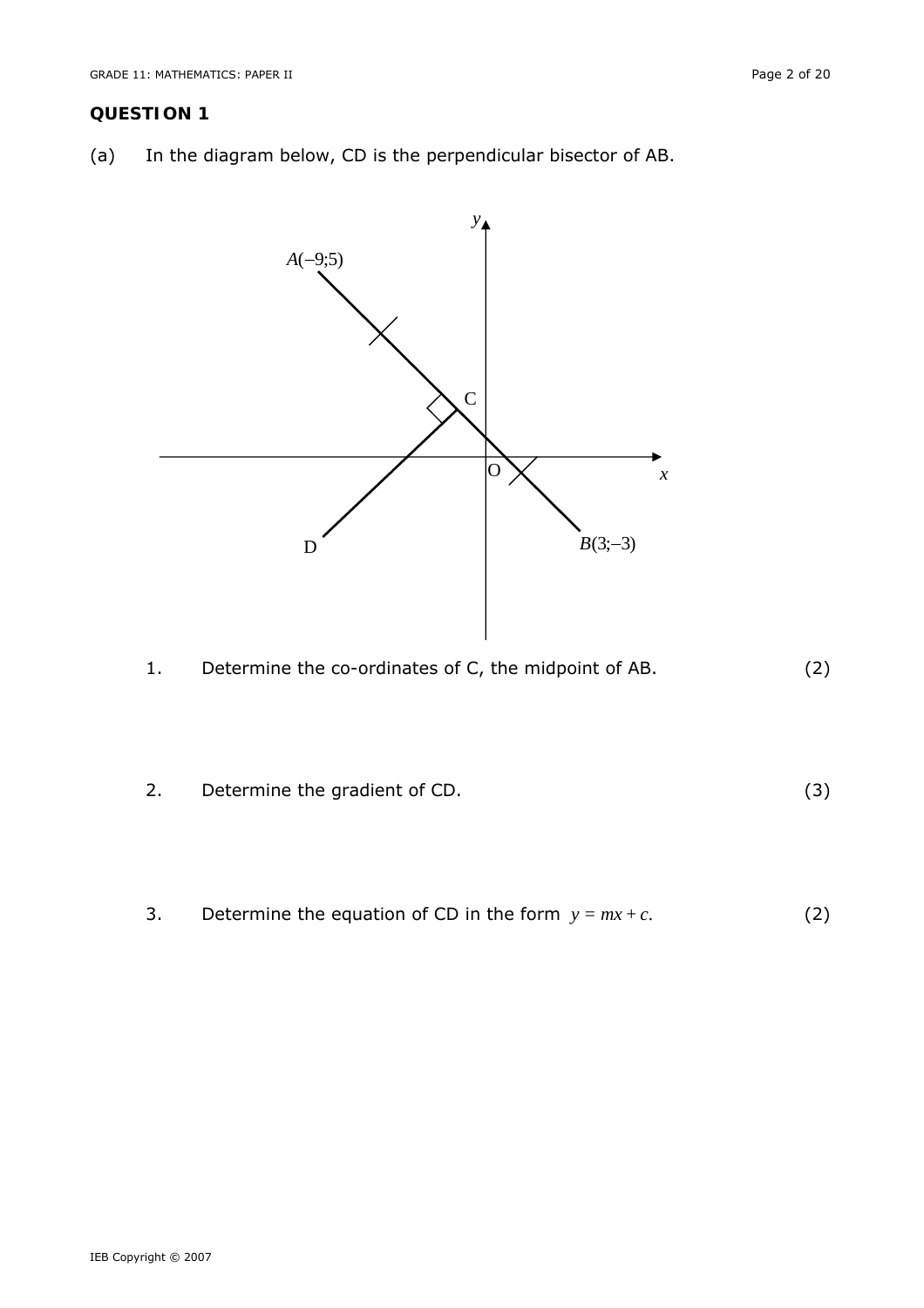(b) In the diagram below, lines KV and OT are parallel. Line OT has equation  $3y - 4x = 0$ . *K*(−2;*m*)



1. Write down the gradient of the line passing through K and V. (2)

2. If the distance from K to the origin is 2,5 units, find the value of *m.* (3)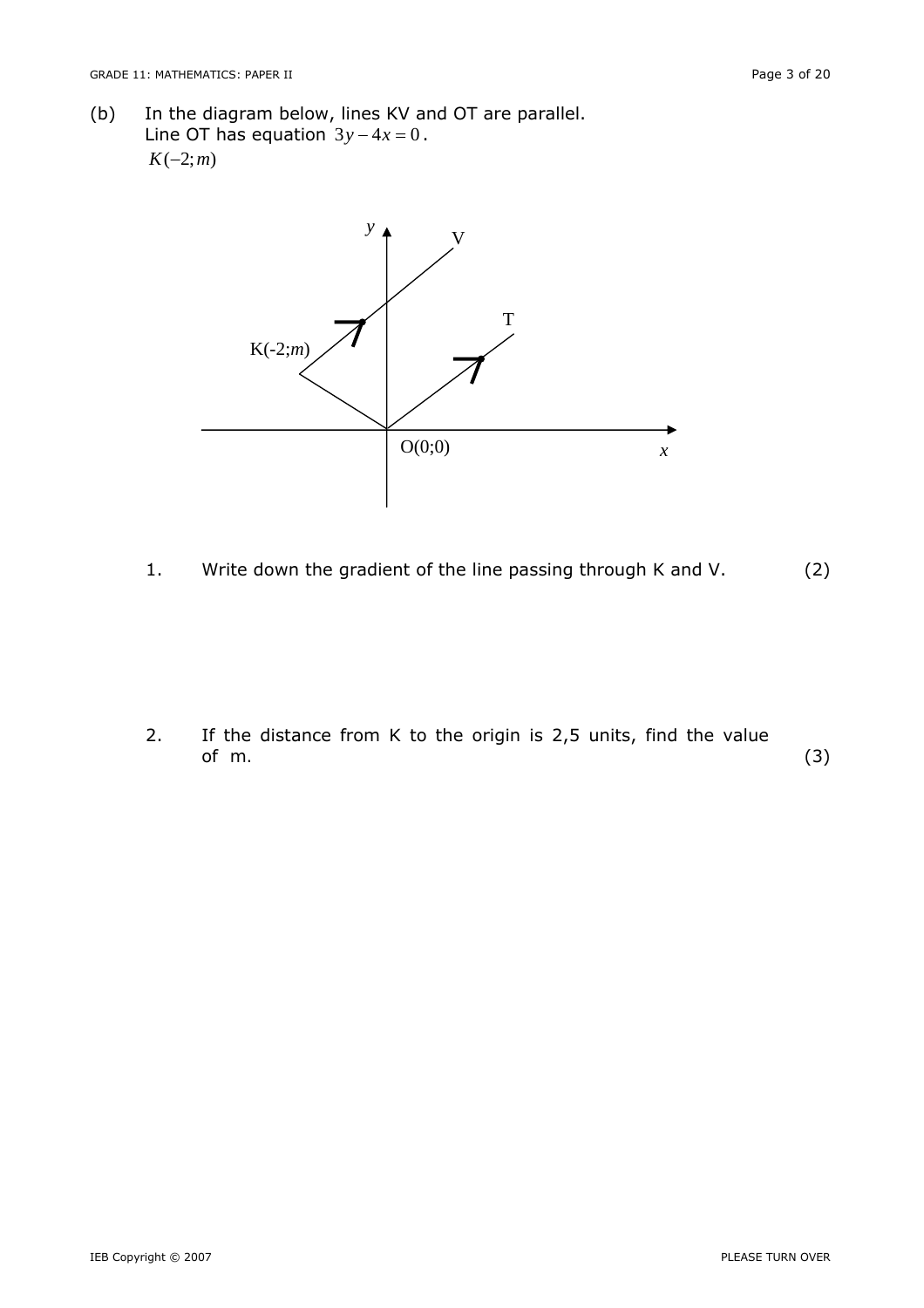(c) Study the given box and whisker plot below and then answer the questions that follow.



For the set of data represented estimate:

- 1. the minimum
- 2. the lower quartile
- 3. the median
- 4. the upper quartile
- 5. the maximum.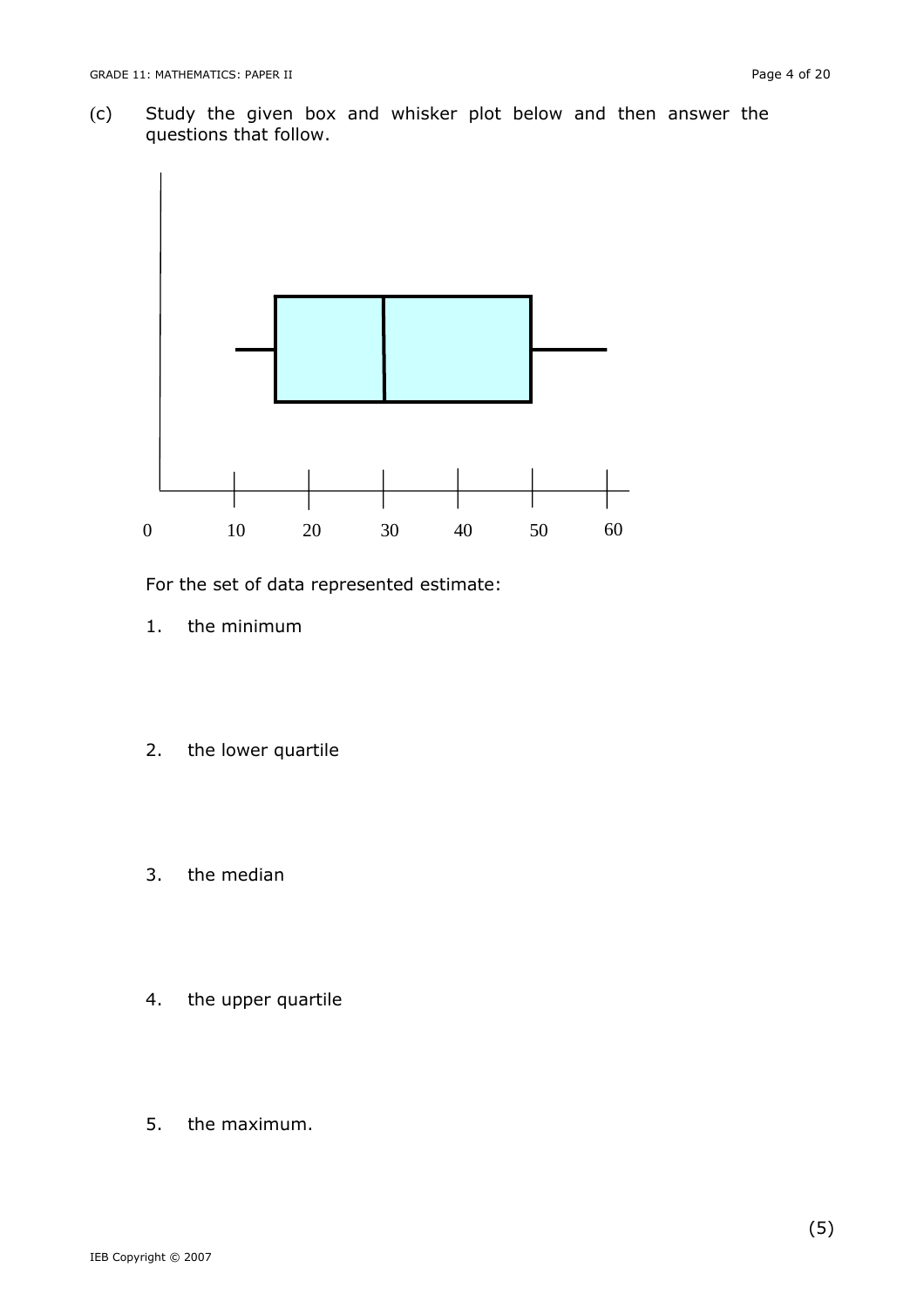(d) Brian Lara is a record breaking cricketer who is regarded as one of the greatest batsmen of all time.

The following stem and leaf plot shows his batting scores for 19 of the one day internationals that he played.

| 10                      | $\vert 2 \vert$  | $3 \t 4$       |              |  |          |  |                     |  |                |  |
|-------------------------|------------------|----------------|--------------|--|----------|--|---------------------|--|----------------|--|
| 11                      | $\boldsymbol{0}$ | $\mathbf{1}$   | $\mathbf{1}$ |  | $3 \t 4$ |  | $6\qquad 6\qquad 6$ |  | $\overline{7}$ |  |
| 12                      | $8\phantom{1}$   |                |              |  |          |  |                     |  |                |  |
| 13                      | $\mathbf{1}$     | $\overline{9}$ |              |  |          |  |                     |  |                |  |
| 14                      | 6                |                |              |  |          |  |                     |  |                |  |
| 15                      | $\mathfrak{Z}$   | 6              |              |  |          |  |                     |  |                |  |
| 16                      | 9                |                |              |  |          |  |                     |  |                |  |
| 17                      |                  |                |              |  |          |  |                     |  |                |  |
| Key: 15 $ 2 = 152$ runs |                  |                |              |  |          |  |                     |  |                |  |

For the data above, determine:

| 1. | the mean number of runs, correct to the nearest run  | (3) |
|----|------------------------------------------------------|-----|
| 2. | the mode number of runs                              | (1) |
| 3. | the median number of runs                            | (1) |
| 4. | the interquartile range                              | (3) |
| 5. | the standard deviation of the number of runs scored. | (5) |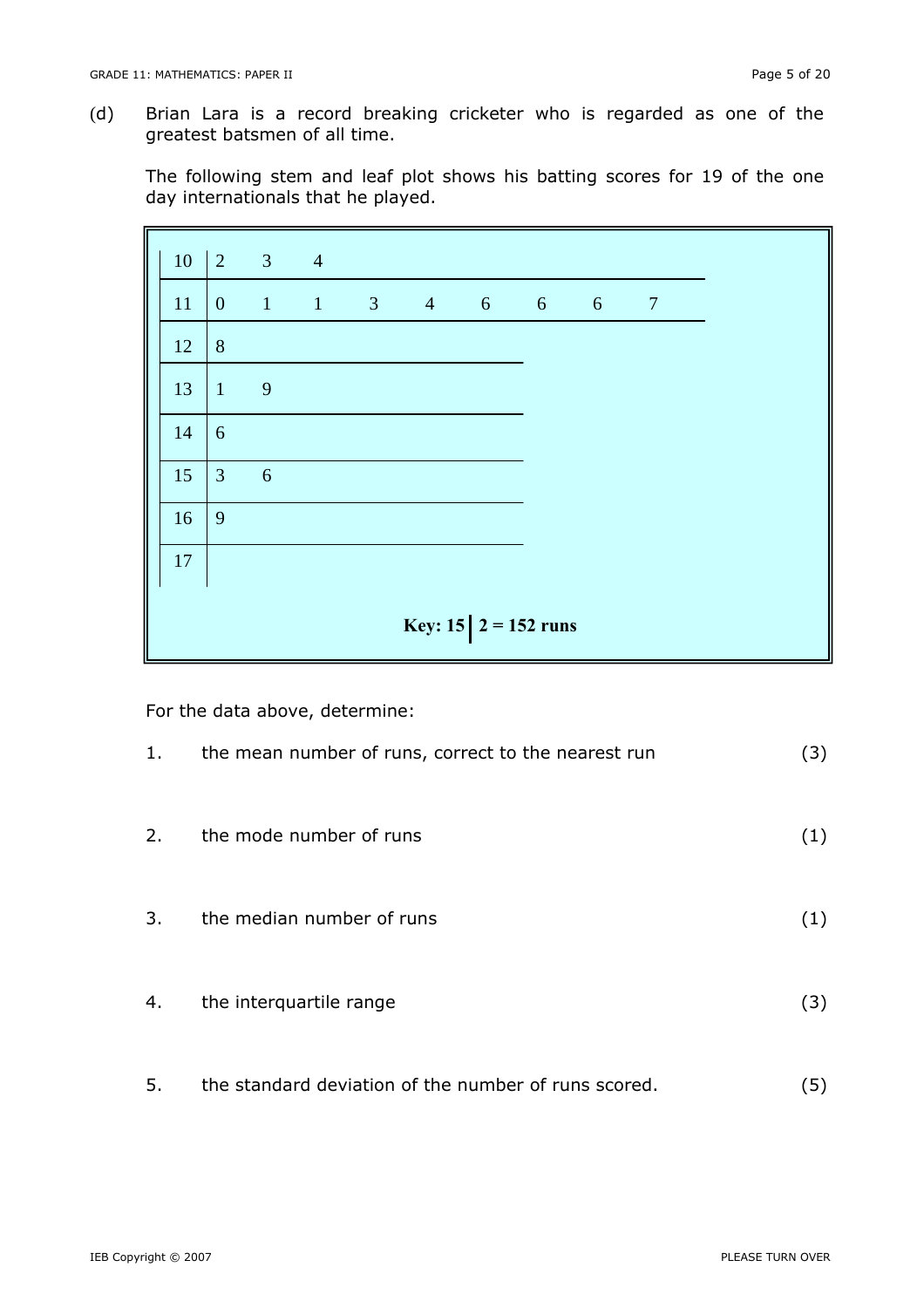(e) If tanA =  $\frac{9}{40}$  and cosA < 0, find using a sketch and without determining the value of A, the value of  $sinA + cosA$ . (5)

- (f) Simplify the following:
	- 1.  $\left( \sin\theta + \cos\theta \right)^2 + \left( \sin\theta \cos\theta \right)^2$ . (4)

2.  $\tan(180^\circ - \theta) \sin(90^\circ + \theta)$ . (3)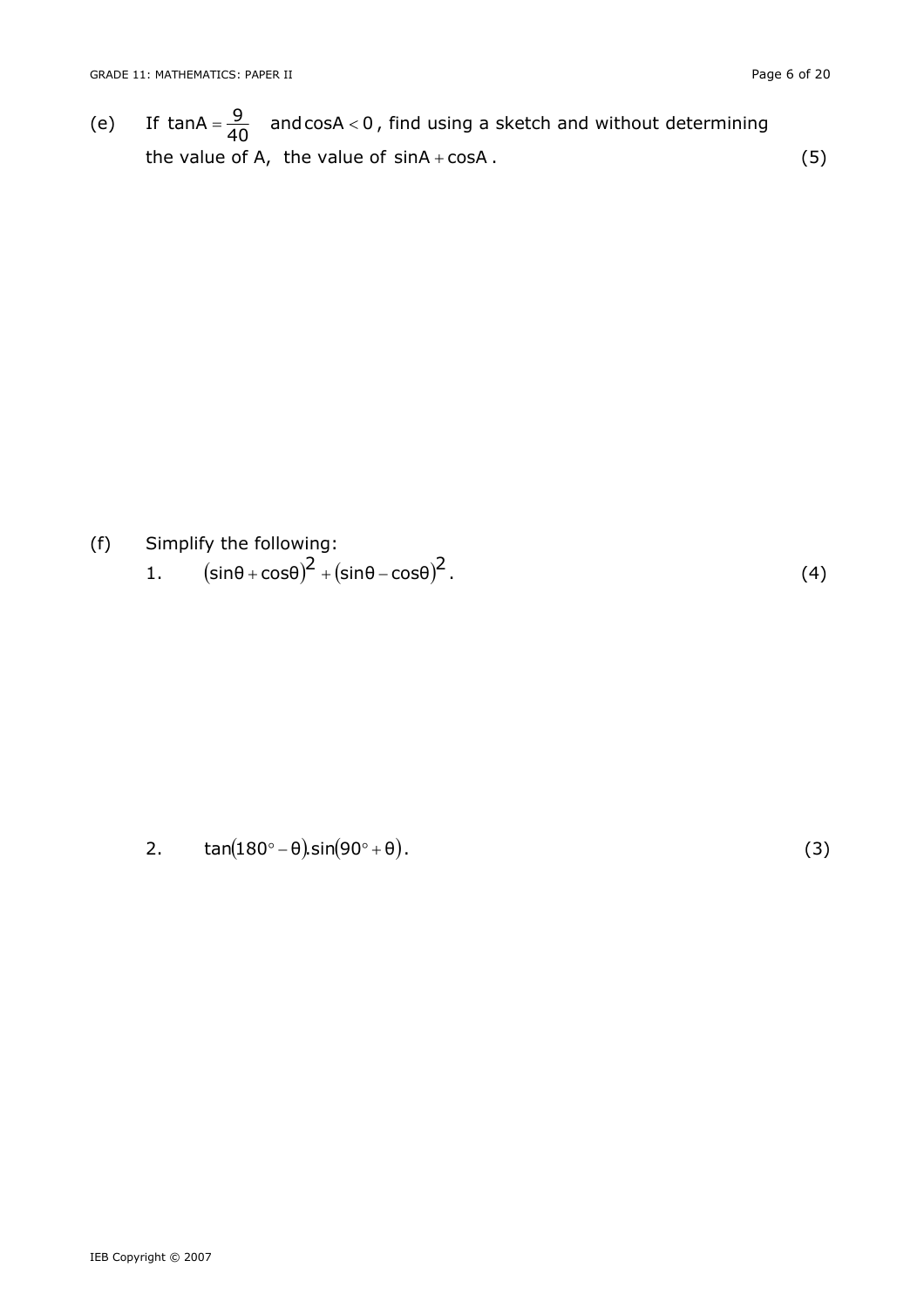(g) Find the general solution of  $sin\theta = -0.6$ . Give answers correct to one decimal digit. (5)

(h) In the diagram below, ΔRST is right angled. S 5 63° 10

Determine: 1. the length of ST. (2)



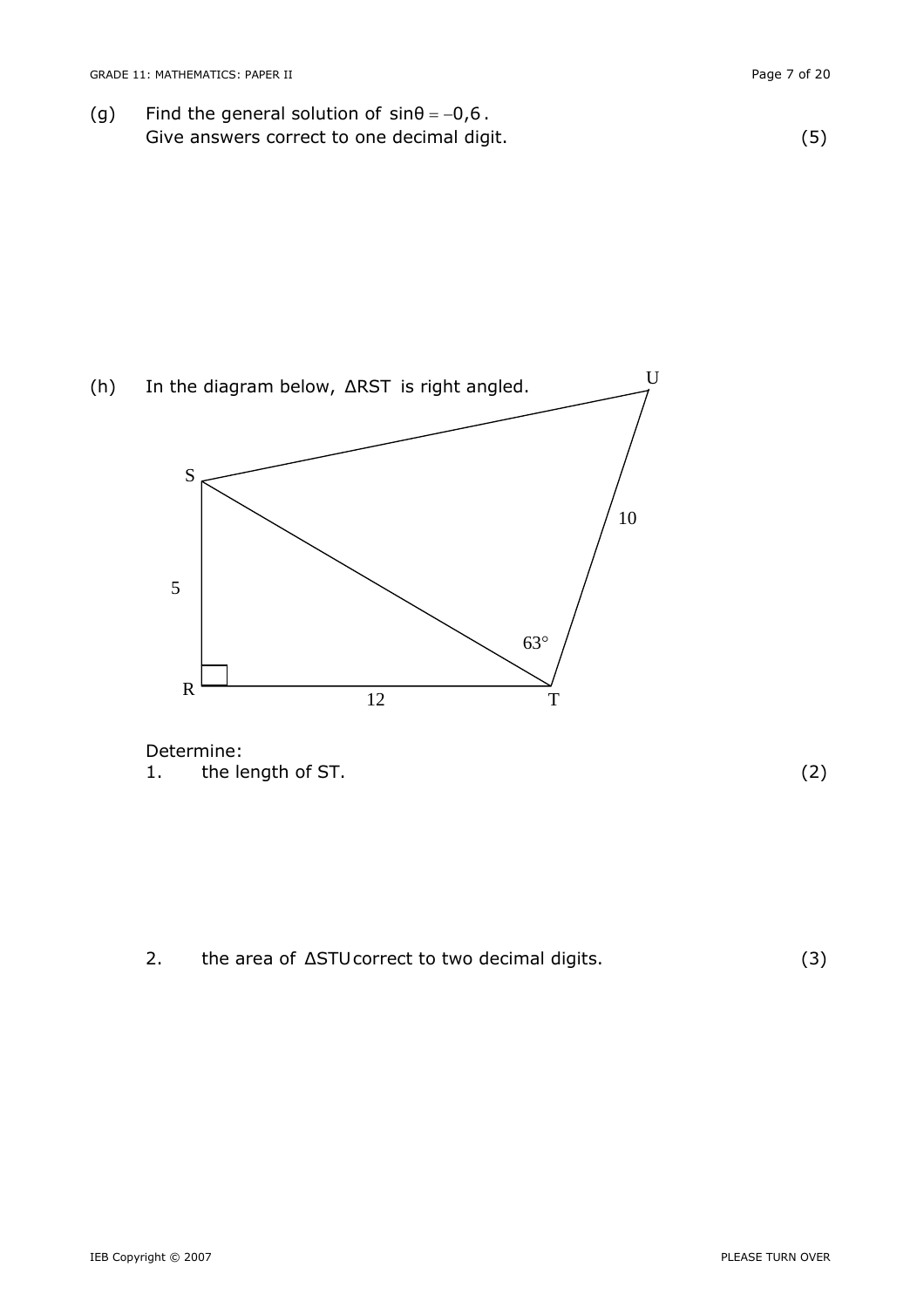(i) Today, more than 1,1 billion people around the world have no access to clean drinking water.

The PlayPump<sup>TM</sup> water system provides easy access to clean, safe drinking water bringing about improvements in health, education, gender equality, and economic development.



# **HOW DOES THE PLAY PUMP WORK?**

While children have fun spinning on the Play Pump merry-go-round (1), clean water is pumped (2) from underground (3) into a 2,500-litre tank (4), standing seven meters above the ground. A simple tap (5) makes it easy to draw water. Excess water is diverted from the storage tank back down into the borehole (6).

The path of the water from below the earth's surface to the tap is depicted in the Cartesian plane below.

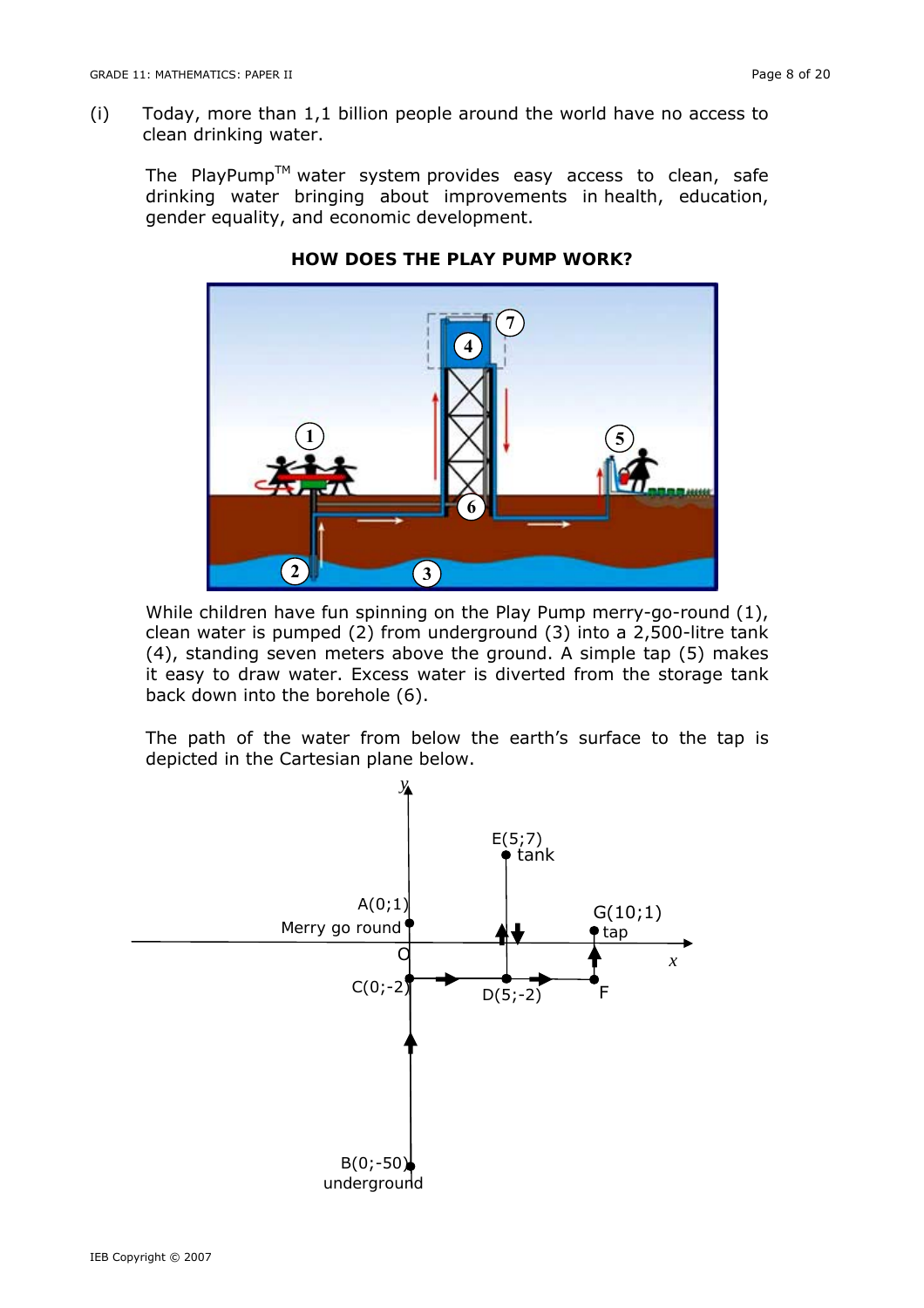1. Write down a chain of transformations which describe the path taken by the water from B to G. The first two of six translations have been done for you.

$$
(x; y) \rightarrow (x; y+48) \rightarrow (x+5; y) \rightarrow (y+5; y) \rightarrow (z+5; y) \rightarrow (z+5; y) \rightarrow (z+5; y) \rightarrow (z+5; y) \rightarrow (z+5; y) \rightarrow (z+5; y) \rightarrow (z+5; y) \rightarrow (z+5; y) \rightarrow (z+5; y) \rightarrow (z+5; y) \rightarrow (z+5; y) \rightarrow (z+5; y) \rightarrow (z+5; y) \rightarrow (z+5; y) \rightarrow (z+5; y) \rightarrow (z+5; y) \rightarrow (z+5; y) \rightarrow (z+5; y) \rightarrow (z+5; y) \rightarrow (z+5; y) \rightarrow (z+5; y) \rightarrow (z+5; y) \rightarrow (z+5; y) \rightarrow (z+5; y) \rightarrow (z+5; y) \rightarrow (z+5; y) \rightarrow (z+5; y) \rightarrow (z+5; y) \rightarrow (z+5; y) \rightarrow (z+5; y) \rightarrow (z+5; y) \rightarrow (z+5; y) \rightarrow (z+5; y) \rightarrow (z+5; y) \rightarrow (z+5; y) \rightarrow (z+5; y) \rightarrow (z+5; y) \rightarrow (z+5; y) \rightarrow (z+5; y) \rightarrow (z+5; y) \rightarrow (z+5; y) \rightarrow (z+5; y) \rightarrow (z+5; y) \rightarrow (z+5; y) \rightarrow (z+5; y) \rightarrow (z+5; y) \rightarrow (z+5; y) \rightarrow (z+5; y) \rightarrow (z+5; y) \rightarrow (z+5; y) \rightarrow (z+5; y) \rightarrow (z+5; y) \rightarrow (z+5; y) \rightarrow (z+5; y) \rightarrow (z+5; y) \rightarrow (z+5; y) \rightarrow (z+5; y) \rightarrow (z+5; y) \rightarrow (z+5; y) \rightarrow (z+5; y) \rightarrow (z+5; y) \rightarrow (z+5; y) \rightarrow (z+5; y) \rightarrow (z+5; y) \rightarrow (z+5; y) \rightarrow (z+5; y) \rightarrow (z+5; y) \rightarrow (z+5; y) \rightarrow (z+5; y) \rightarrow (z+5; y) \rightarrow (z+5; y) \rightarrow (z+5; y) \rightarrow (z+5; y) \rightarrow (z+5; y) \rightarrow (z+5; y) \rightarrow (z+5; y) \rightarrow (z+5; y) \rightarrow (z+5; y) \rightarrow (z+5; y) \rightarrow (z+5; y) \rightarrow (z+5;
$$

2. The chain of transformations in (1) transforming point B to G, can be replaced by one equivalent transformation. State this single transformation as a general rule.

$$
(x; y) \to (\hspace{1cm} ; \hspace{1cm} ) \hspace{3cm} (2)
$$

- 3. (i) Write down the co-ordinates of G΄, the reflection of G. (1)
	- (ii) What general rule applies to this transformation?

$$
(x; y) \rightarrow (x; y) \tag{1}
$$

- 4. (i) Write down the co-ordinates of E΄, the reflection of E in the line  $y = x$ . (2)
	- (ii) What general rule applies to this transformation?

$$
(x; y) \rightarrow (x; y) \tag{1}
$$

**67 marks**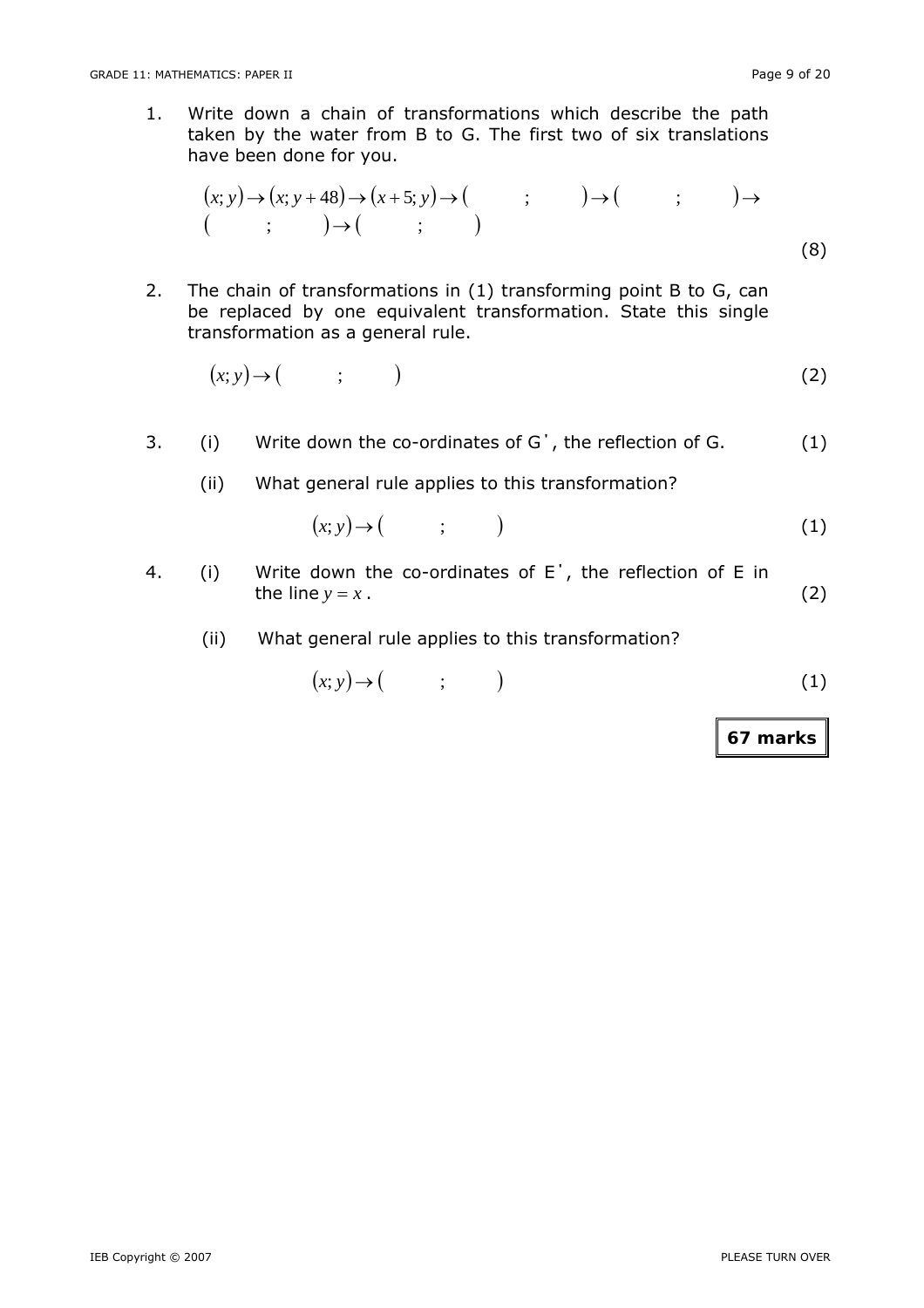#### **QUESTION 2**

(a) In the diagram,  $Q(2,1)$  is the midpoint of line segment PR. P is a point on the *y* axis and R is a point on the *x* axis.



Find the co-ordinates of P and R. (4)

(b) In the diagram below, isosceles trapezium ABCD, i.e.  $AB = CD$  and AB//CD is drawn with BC on the *x* axis. CD makes an angle of 58° with the *x* axis. The y axis is a line of symmetry of the trapezium.

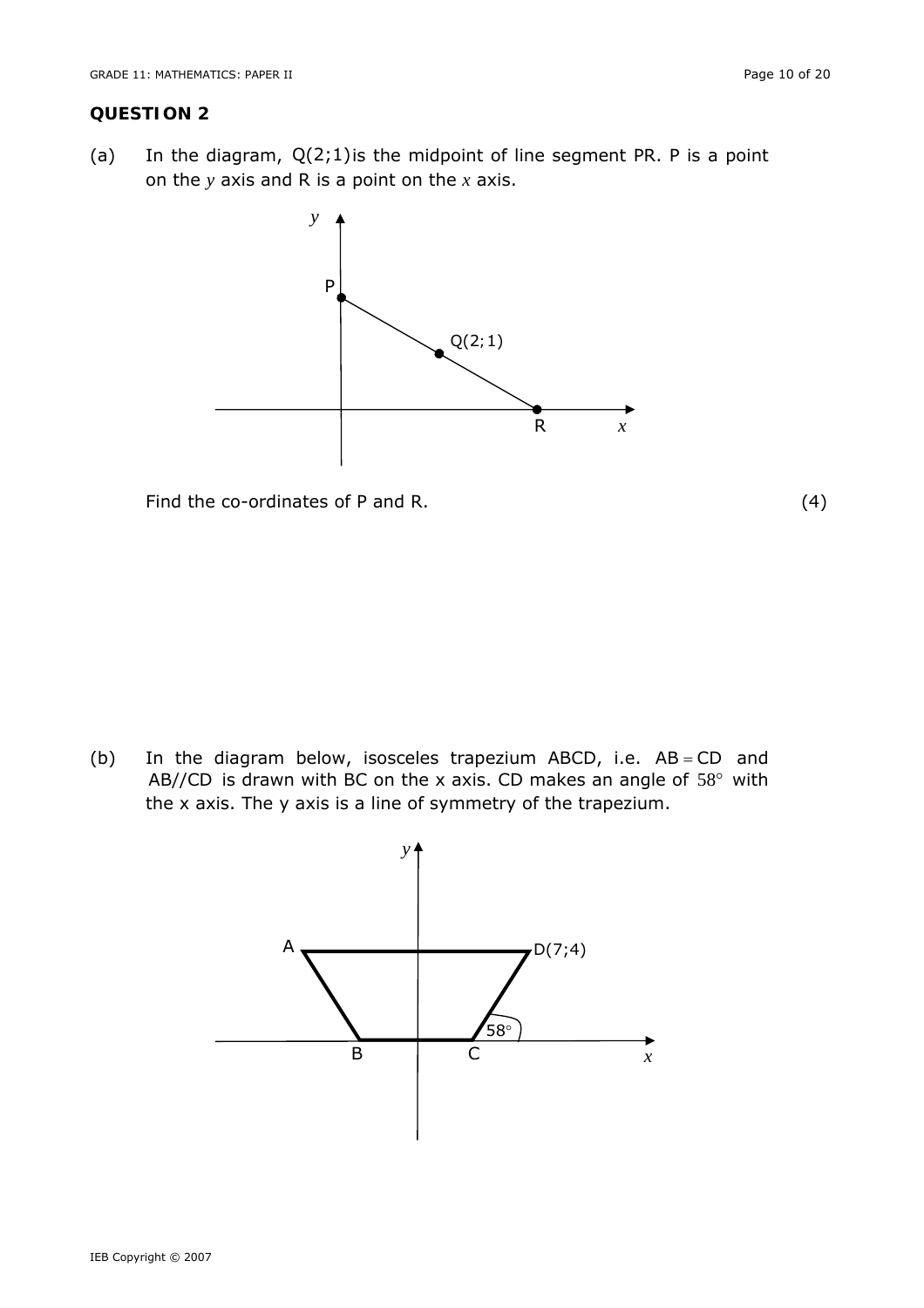1. Show that the equation of CD is given by  $y = 1,6x - 7,2$ . (3)

2. Show that  $BC = 9$  correct to the nearest integer. (3)

3. Write down the equation of AB. (2)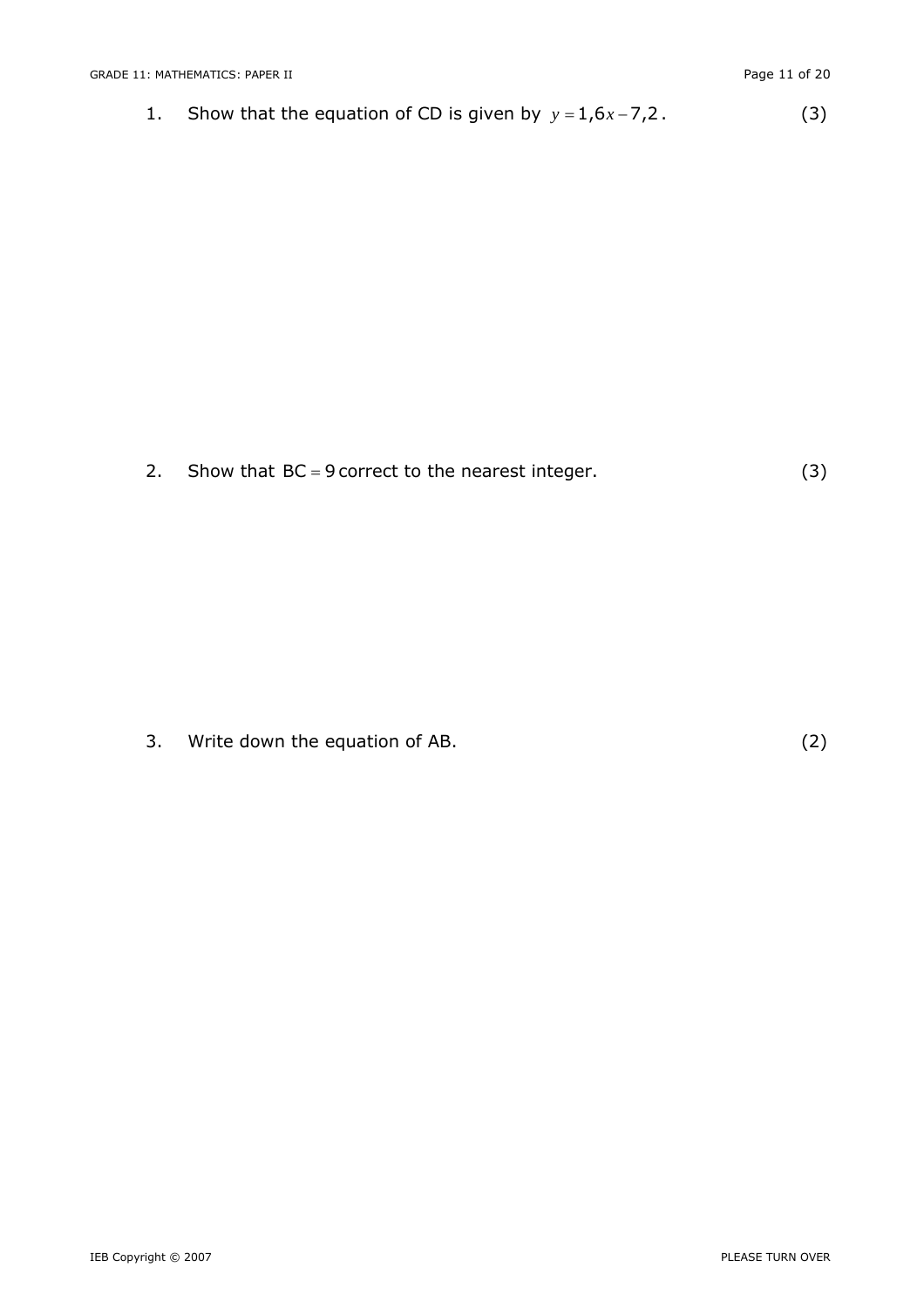4. If the trapezium is enlarged by a factor of 2 through the origin:



(i) find the equation of A′B′ . (4)

(ii) find the length of A′B′ . (4)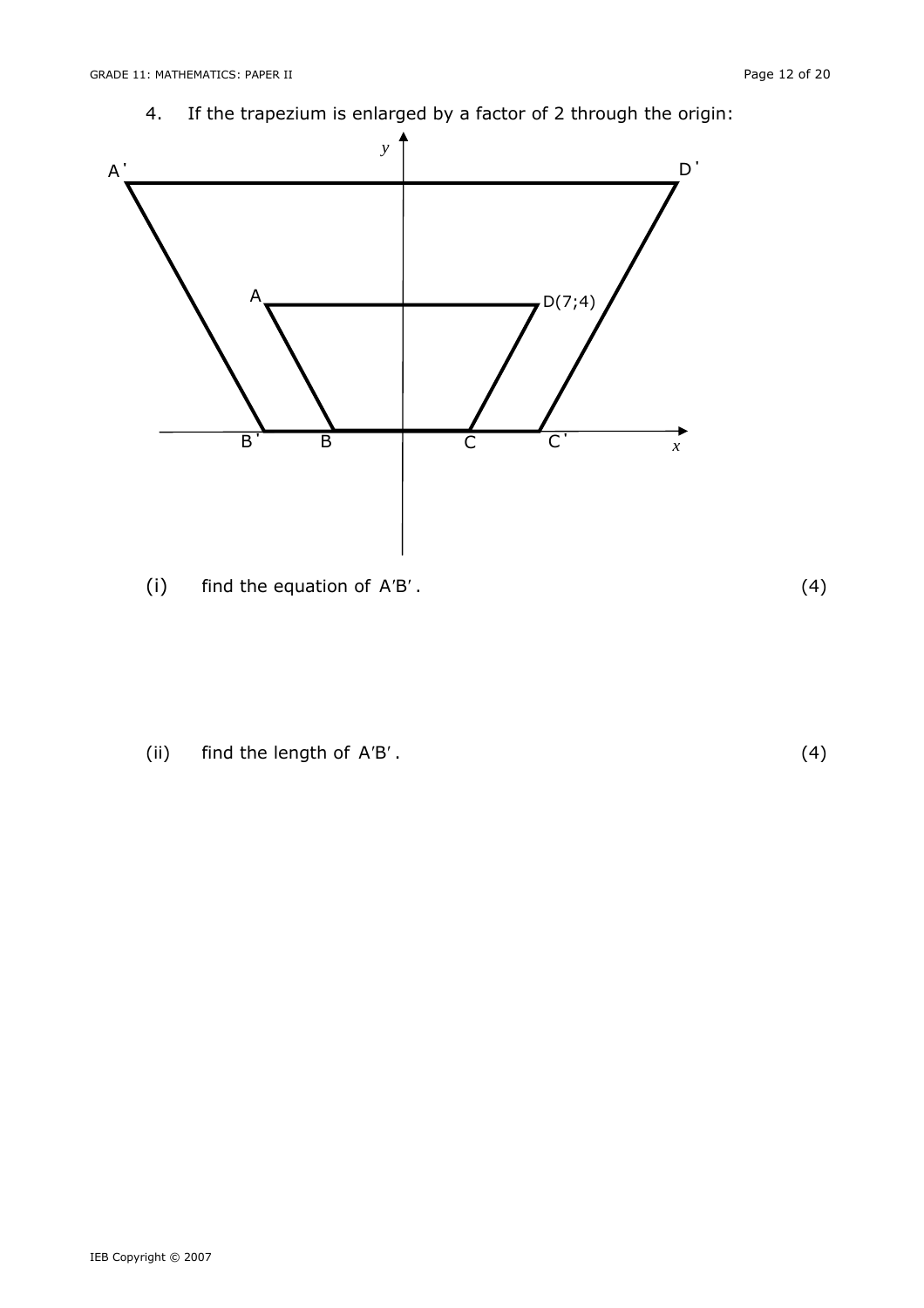(c) Simplify without using a calculator.

$$
\sin 12^\circ \cdot \cos 102^\circ - \cos^2(-12)^\circ \tag{4}
$$

d) Solve for  $\theta$  correct to one decimal digit if  $\theta \in (0^{\circ}; 360^{\circ})$ and  $\frac{{\rm sin}\theta+{\rm cos}\theta}{ {\rm sin}\theta-{\rm cos}\theta}=\frac{3}{2}$  $\frac{\sin\theta + \cos\theta}{\sin\theta - \cos\theta} = \frac{3}{2}$ . (6)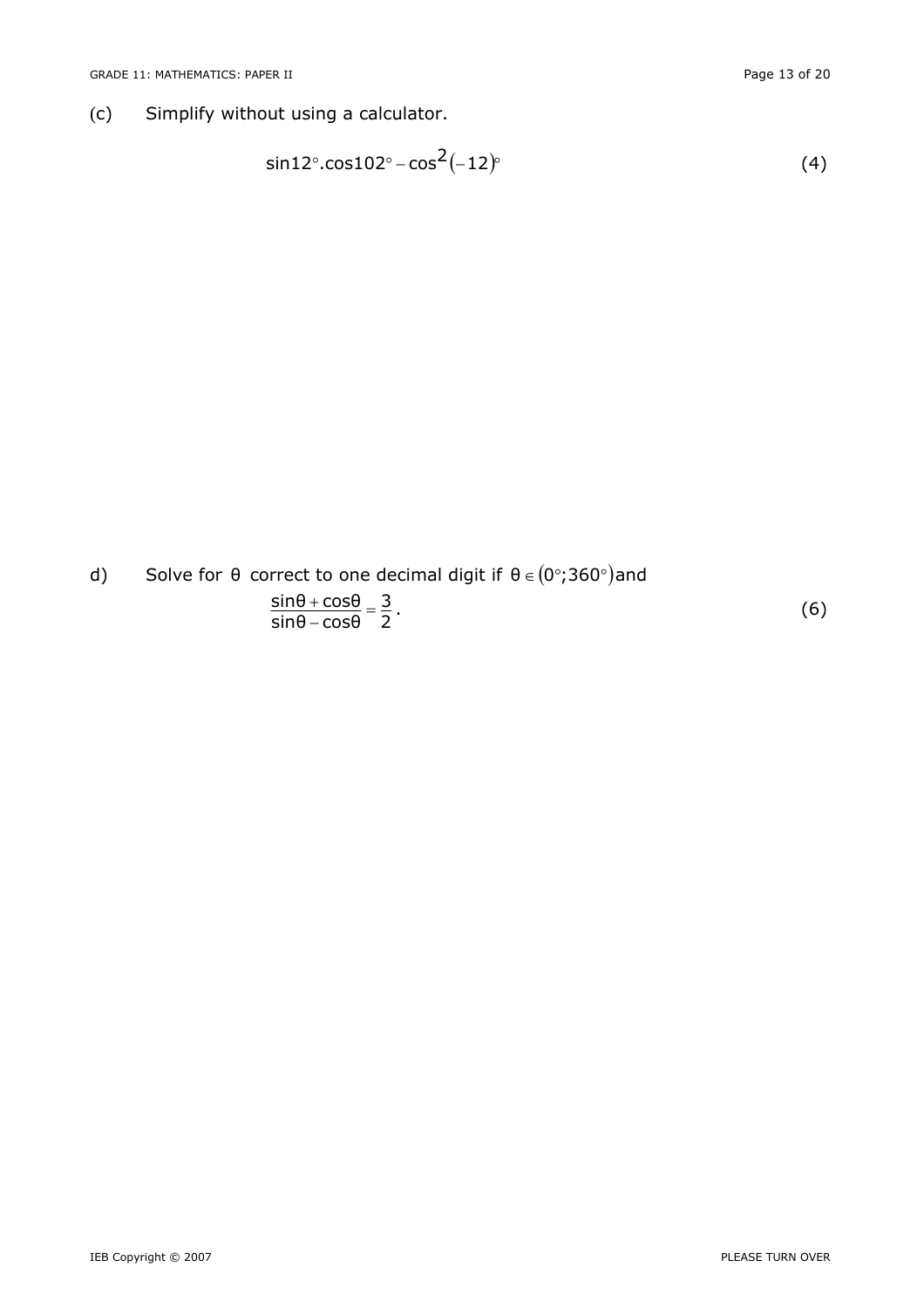(e) In the diagram below, ABCD and EFGH represent vertical buildings on a slanting ground that has a constant inclination of  $8^\circ$ .



If  $DC = 31m$  and  $CF = 20m$ ,

1. write down the size of  $D\hat{C}F$ . (2)

2. show that  $DF = 34,5m$ . (4)

3. find the value of  $\theta$ , the angle of depression of F from D. Give answer correct to one decimal digit. (4)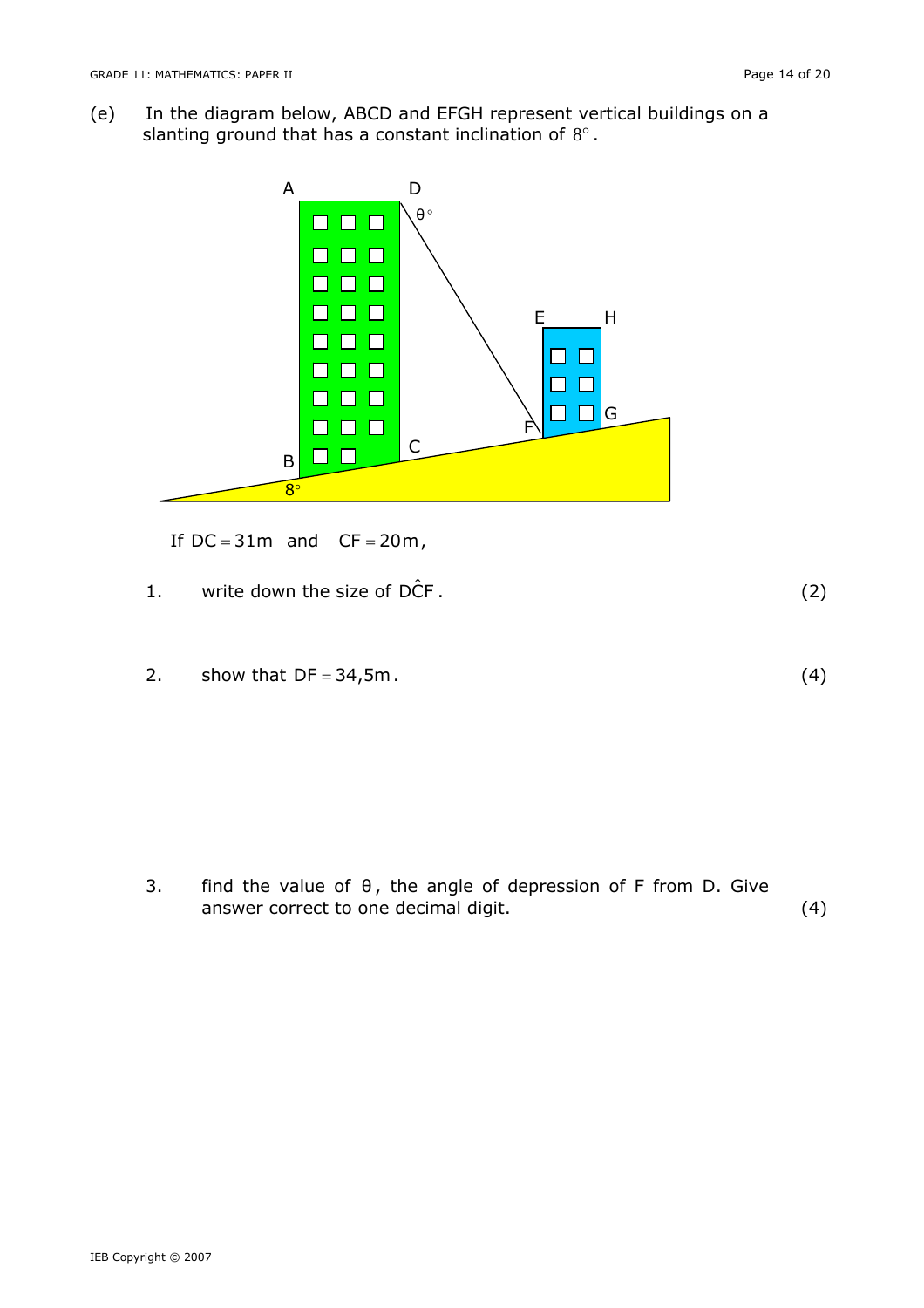(f) In the diagram below,  $C_A$  and  $C_B$  are the cumulative frequency curves of two distributions of weights respectively.



1. Write down the median of  $C_A$ .  $(1)$ 

2. In each case circle the statement that is correct.

| (i) | Median $C_A > M$ edian $C_B$ |     |
|-----|------------------------------|-----|
|     | Median $C_A$ = Median $C_B$  |     |
|     | Median $C_A$ < Median $C_B$  | (2) |

(ii) Range 
$$
C_A
$$
 > Range  $C_B$   
Range  $C_A$  = Range  $C_B$   
Range  $C_A$  < Range  $C_B$  (2)

- (iii) Lower quartile  $C_A >$  lower quartile  $C_B$ Lower quartile  $C_A$  = lower quartile  $C_B$ Lower quartile  $C_A$  < lower quartile  $C_B$  (2)
- (iv) Inter-quartile Range  $C_A >$  Inter-quartile Range  $C_B$ Inter-quartile Range  $C_A$  = Inter-quartile Range  $C_B$ Inter-quartile Range  $C_A$  < Inter-quartile Range  $C_B$  (2)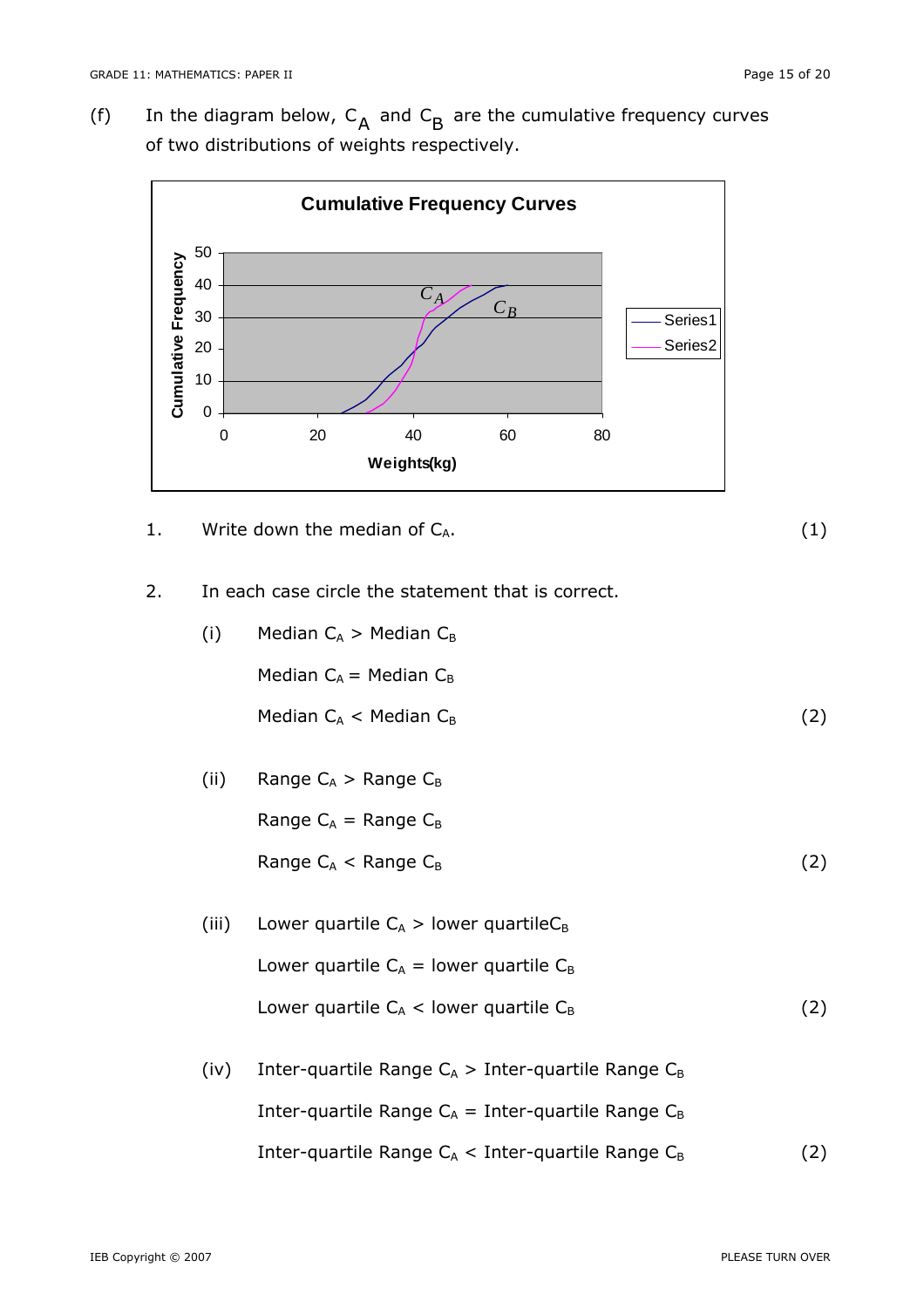(g) In the diagram below ΔA'B'C' is an enlargement of ΔABC through the origin by a factor of 2.A′(2;6),B′(6;10) andC′(10;10).



1. Determine the co-ordinates of A, B and C. (3)

2. If ΔA′B′C′ is rotated 90° in an anticlockwise direction through the origin, give the co-ordinates of the A′′, B′′and C′′the vertices of ΔA′′B′′C′′ . State the general rule used. (4)

**56 marks**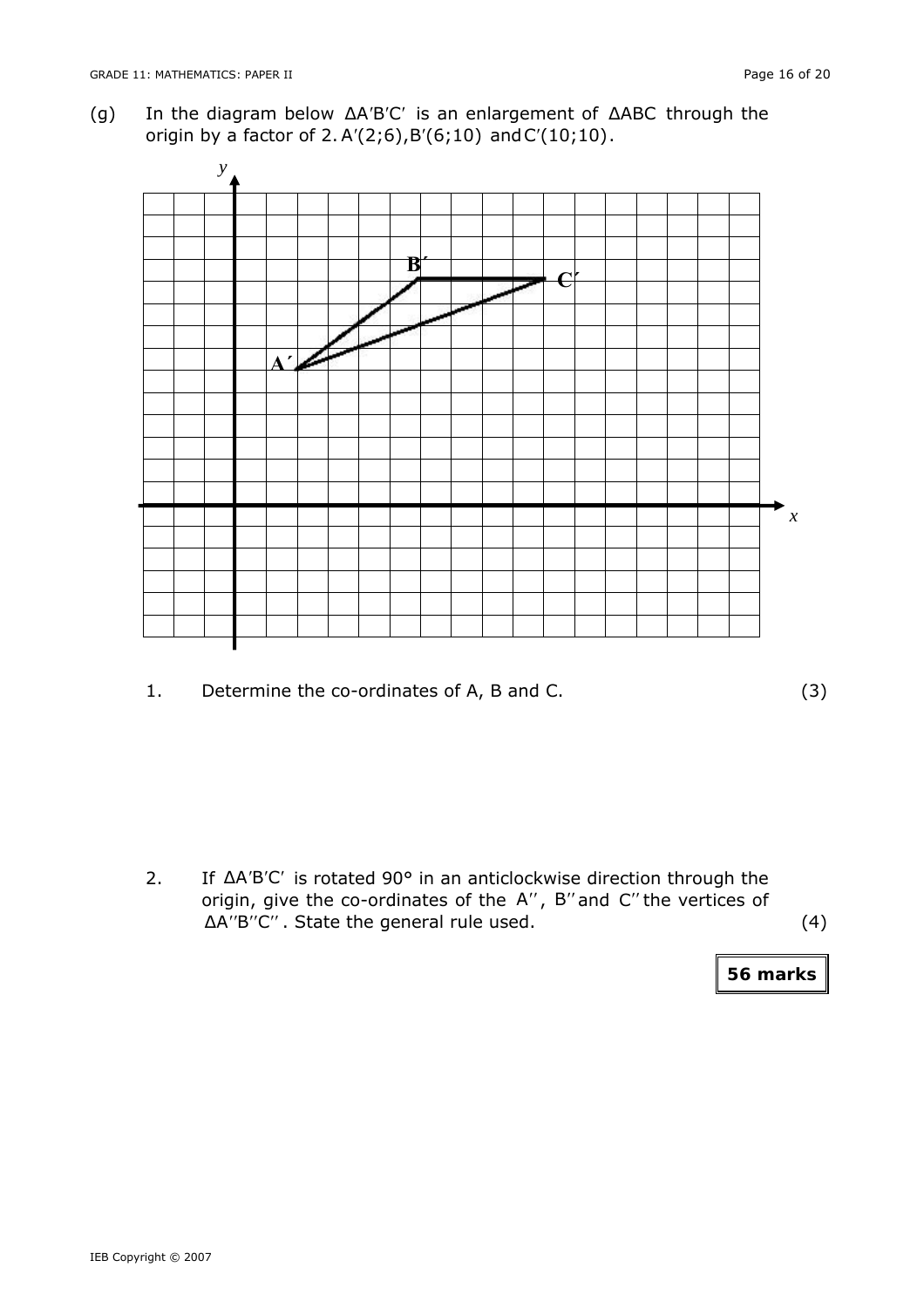#### **QUESTION 3**

(a)



The diagram below shows a vertical cross-section of a scissors-type elevating platform which can be used to bring workers to a greater height.



AB and GH are horizontal lines.

The platform is raised to a height so that  $C\hat{R}D = E\hat{S}F = G\hat{T}H = 90^\circ$ .

The arms of the scissors are 2 units in length, i.e.  $GT = TH = ET = TF = ES = SF = CS = SD = CR = RD = AR = RB = 2$ .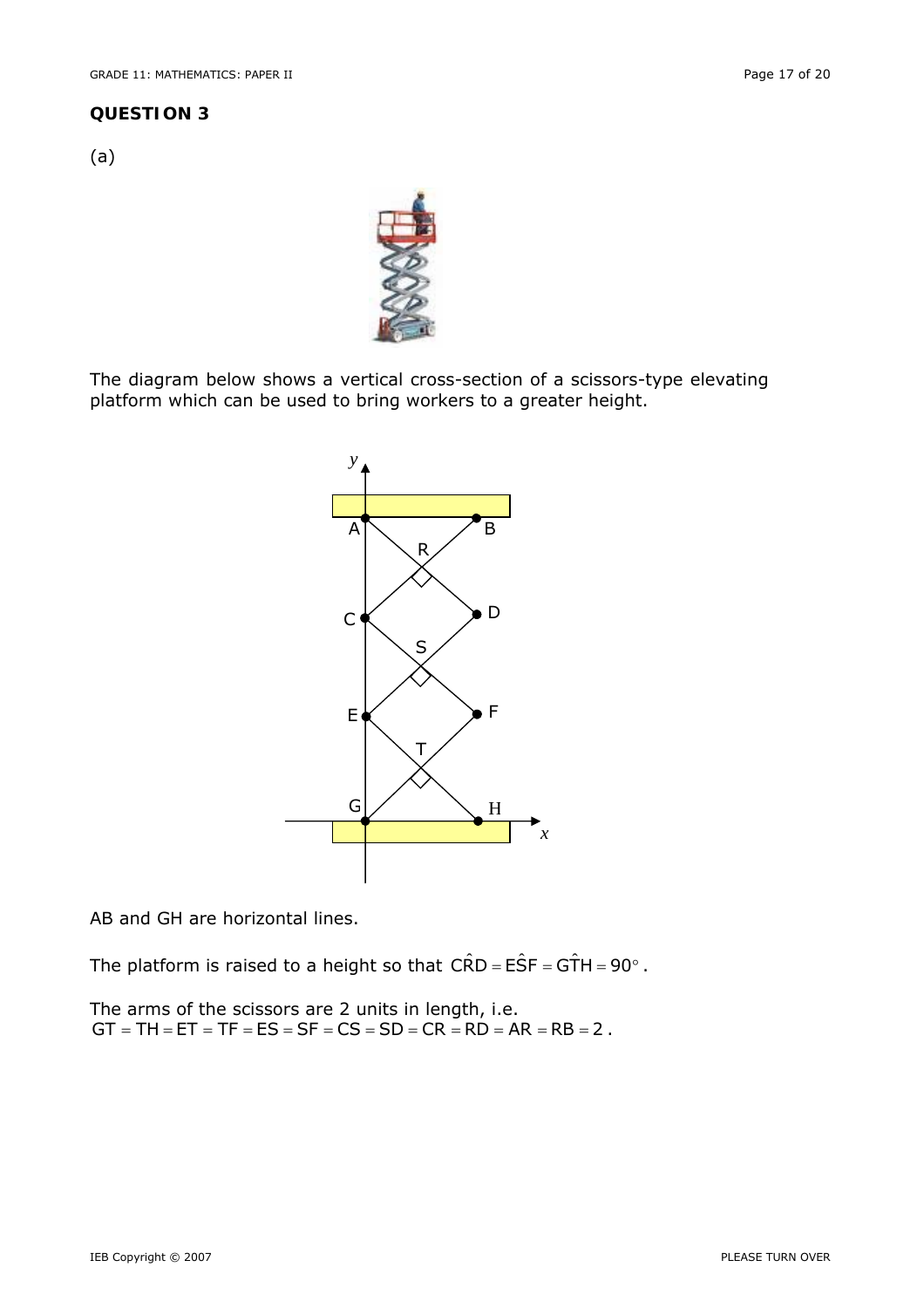1. Determine the equation of GF. (2)

# 2. Determine the equation of AD. (6)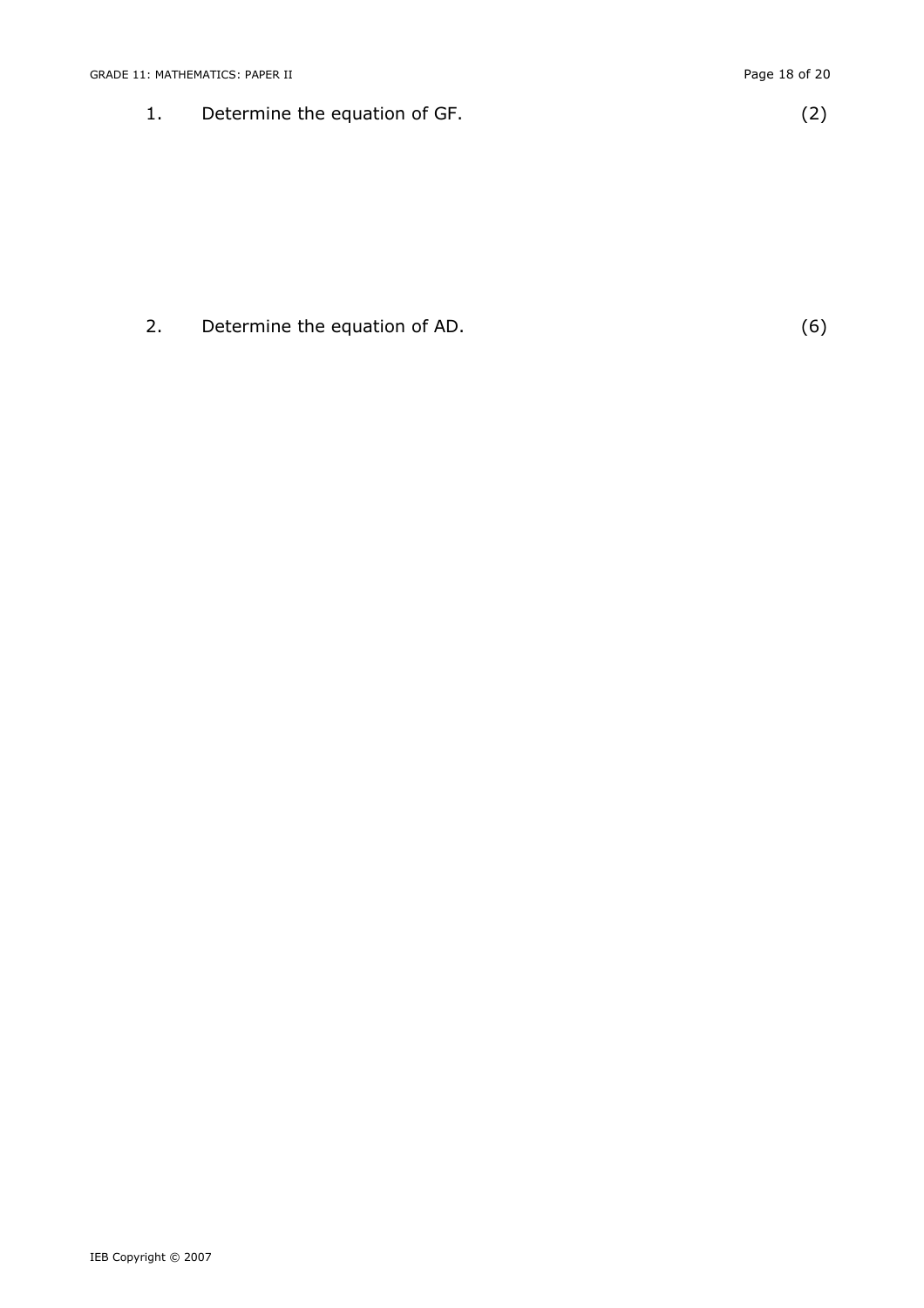(b) The following are all trig identities.

$$
\frac{\sin\theta - \cos\theta}{1 - \tan\theta} = -\cos\theta
$$
\n
$$
\frac{\sin^{2}\theta - \cos^{2}\theta}{1 - \tan^{2}\theta} = -\cos^{2}\theta
$$
\n
$$
\frac{\sin^{3}\theta - \cos^{3}\theta}{1 - \tan^{3}\theta} = -\cos^{3}\theta
$$
\n
$$
\frac{\sin^{4}\theta - \cos^{4}\theta}{1 - \tan^{4}\theta} = -\cos^{4}\theta
$$

1. Use the pattern illustrated above to simplify

$$
\frac{\sin^{2007}\theta - \cos^{2007}\theta}{1 - \tan^{2007}\theta}
$$
 (2)

2. Write down a general statement which can be conjectured from the listed identities. (2)

3. Prove your statement in 2. (6)